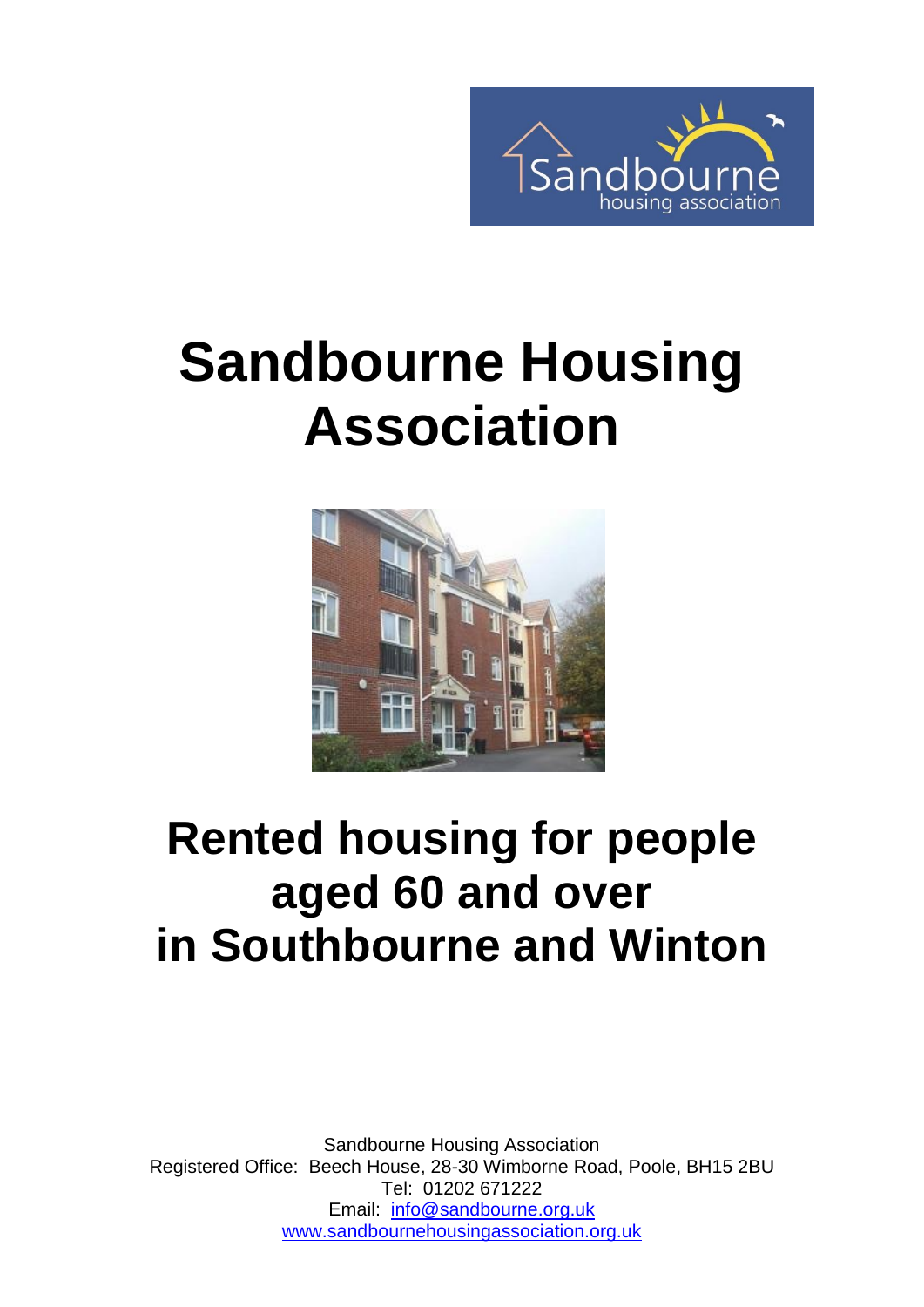## **About Sandbourne Housing Association**

We are a non-profit making registered provider (housing association) with charitable status. Our office is based in Poole and we provide general, leasehold and shared ownership housing, together with housing for older people, across Poole, Wimborne, Bournemouth and Ringwood.

Our rented housing, specifically designated for people aged 60 and over, is only available in Southbourne and Winton in Bournemouth and in Ringwood. This leaflet will just cover our properties in Southbourne and Winton in Bournemouth for those aged 60 and over.

## **Rented housing properties (60+ years old)**

This is the term used for what used to be called 'Sheltered Housing for the Elderly' and then 'HOPS (Housing for Older People with some Support facilities)'.

For our 60+ properties our aim is to provide good quality accommodation to people, aged 60 years or over, who need it, at a cost they can afford, who don't have the means to secure suitable accommodation themselves, and who have a local connection within the Bournemouth, Christchurch and Poole Council (BCP) administrative area.

Our 177 flats in Southbourne and 12 flats in Winton are designed for independent living and we do **not** have wardens/scheme managers/resident managers/support staff on site. Residents make their own arrangements for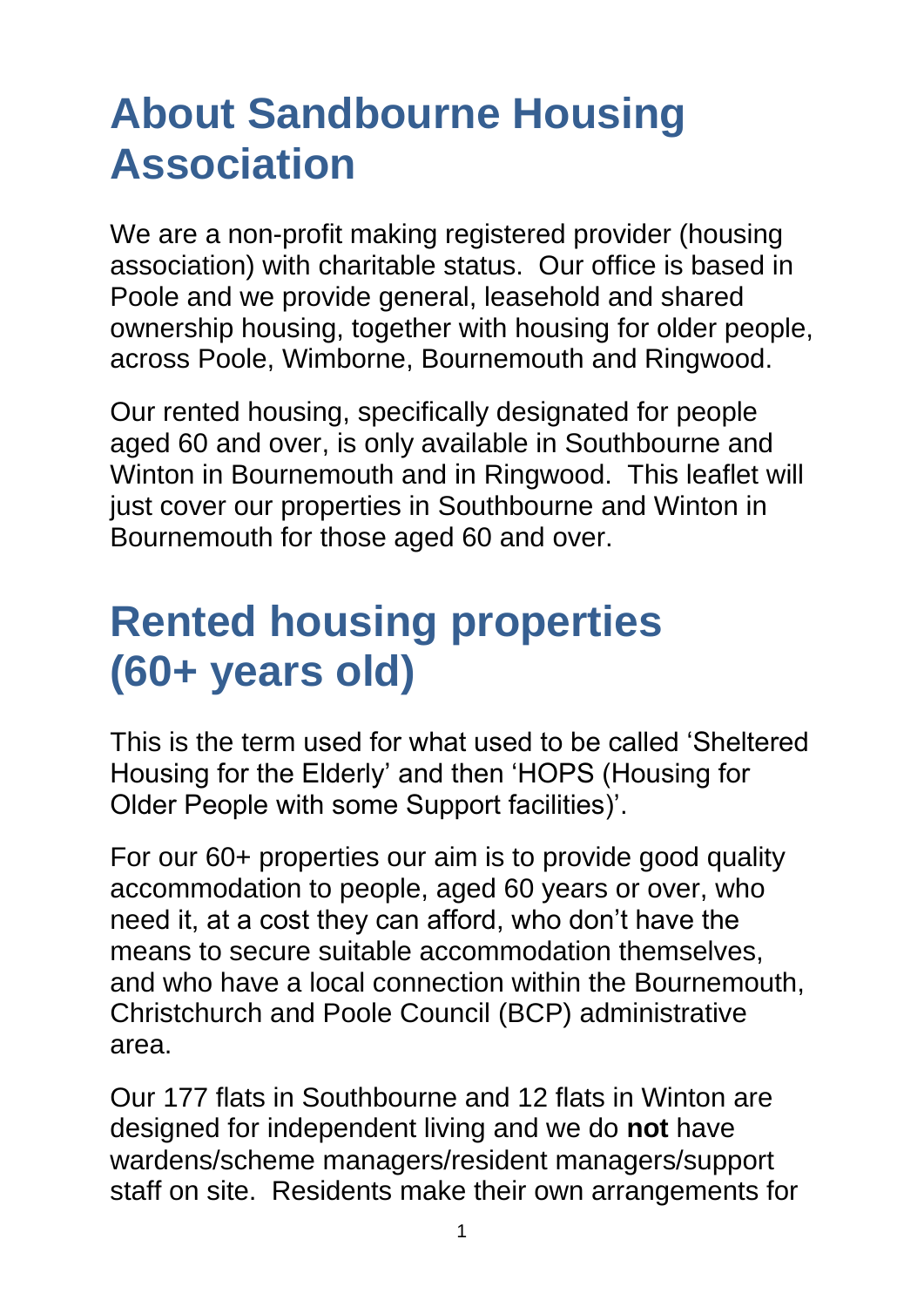their own carers, domestic help, etc, although we do have a housing team who are available to direct residents to the right sort of help and support, if they need it.

Sandbourne are one of the few housing associations in the BCP Council area that still hold a waiting list for its rented over 60s properties.

If you think you might be interested in applying to go on our waiting list, why not contact us for a housing application pack. You'll find details on the back cover of this leaflet.

You can also look on our website for more information/an application form and to view a slide show of our properties: [\(www.sandbournehousingassociation.org.uk\)](http://www.sandbournehousingassociation.org.uk/).

#### **What do we offer?**

All flats are set in landscaped communal gardens with non-allocated tenant parking and, in most cases, designated disabled parking.

All have passenger lifts, door entry system and most have emergency call facilities (new tenants can arrange their own emergency call service).

In addition, all residents have access to/use of communal laundry room facilities and guest rooms (at a small charge) at our Stourwood Avenue and Belle Vue sites in Bournemouth. They also have access to a communal lounge/kitchen and electric buggy stores at our Stourwood Avenue site (waiting lists and charges apply for the latter).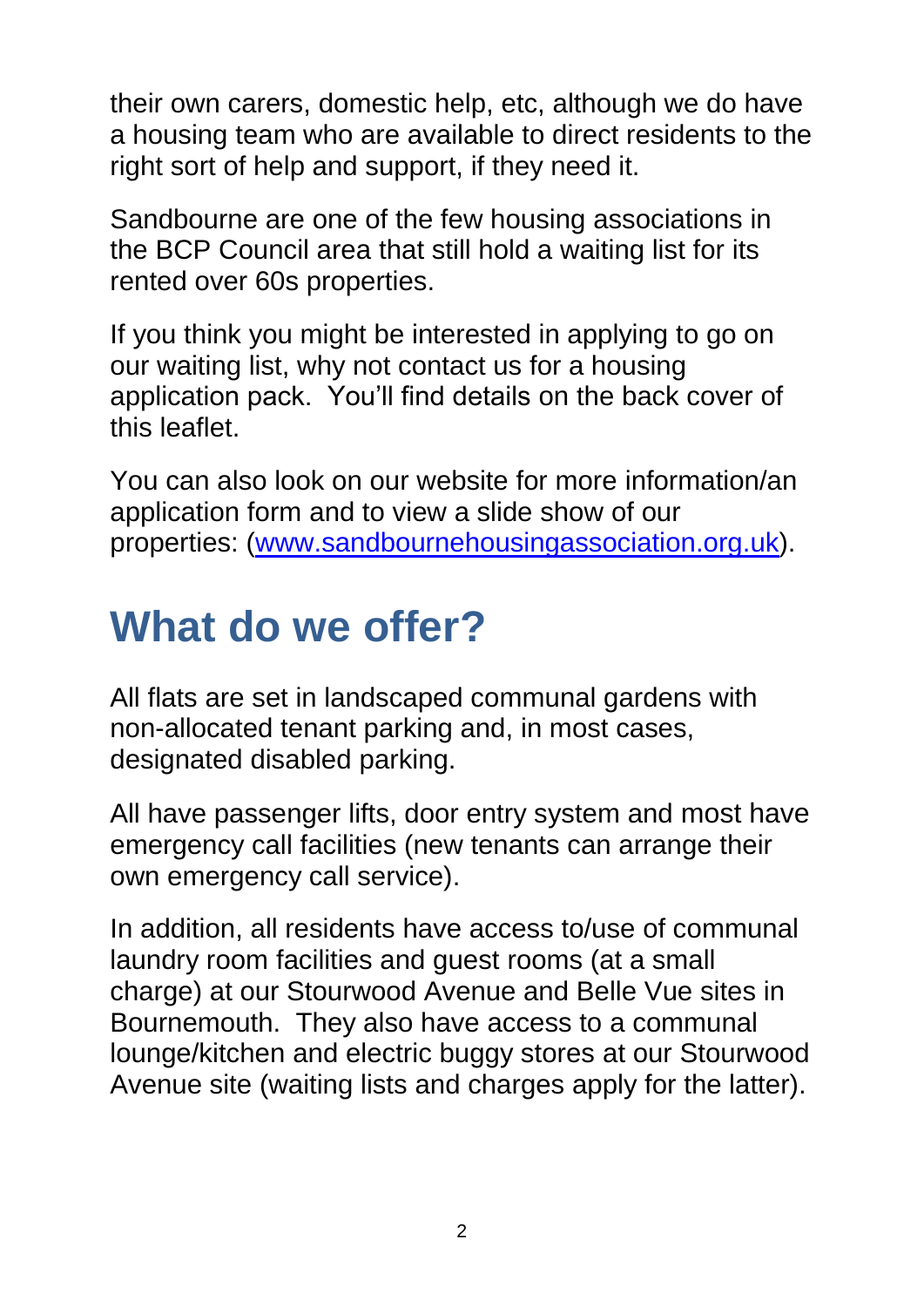# **Where do Sandbourne have properties for the 60s and over?**

We have two sites in Southbourne, including five blocks in Stourwood Avenue and three blocks in Belle Vue Crescent/Foxholes Road. These are:

| <b>Stourwood Site:</b>                                                                                 |                                                           |    |  |  |
|--------------------------------------------------------------------------------------------------------|-----------------------------------------------------------|----|--|--|
| <b>Gladman House</b><br>9 Stourwood Avenue<br>Southbourne<br><b>Bournemouth</b><br>BH <sub>6</sub> 3PR | 32 x one-bed<br>flats<br>and<br>3 x two-bed<br>flats      |    |  |  |
| <b>Harling House</b><br>9 Stourwood Avenue<br>Southbourne<br><b>Bournemouth</b><br>BH6 4PR             | 15 x one-bed<br>flats<br>and<br>1 x one-bed<br>maisonette |    |  |  |
| <b>Milne Court</b><br>11a Stourwood<br>Avenue<br>Southbourne<br><b>Bournemouth</b><br>BH6 3QD          | 9 x one-bed<br>flats                                      | H. |  |  |
| <b>St Kilda</b><br><b>7 Stourwood Avenue</b><br>Southbourne<br><b>Bournemouth</b><br>BH6 3PN           | 35 x one-bed<br>flats                                     |    |  |  |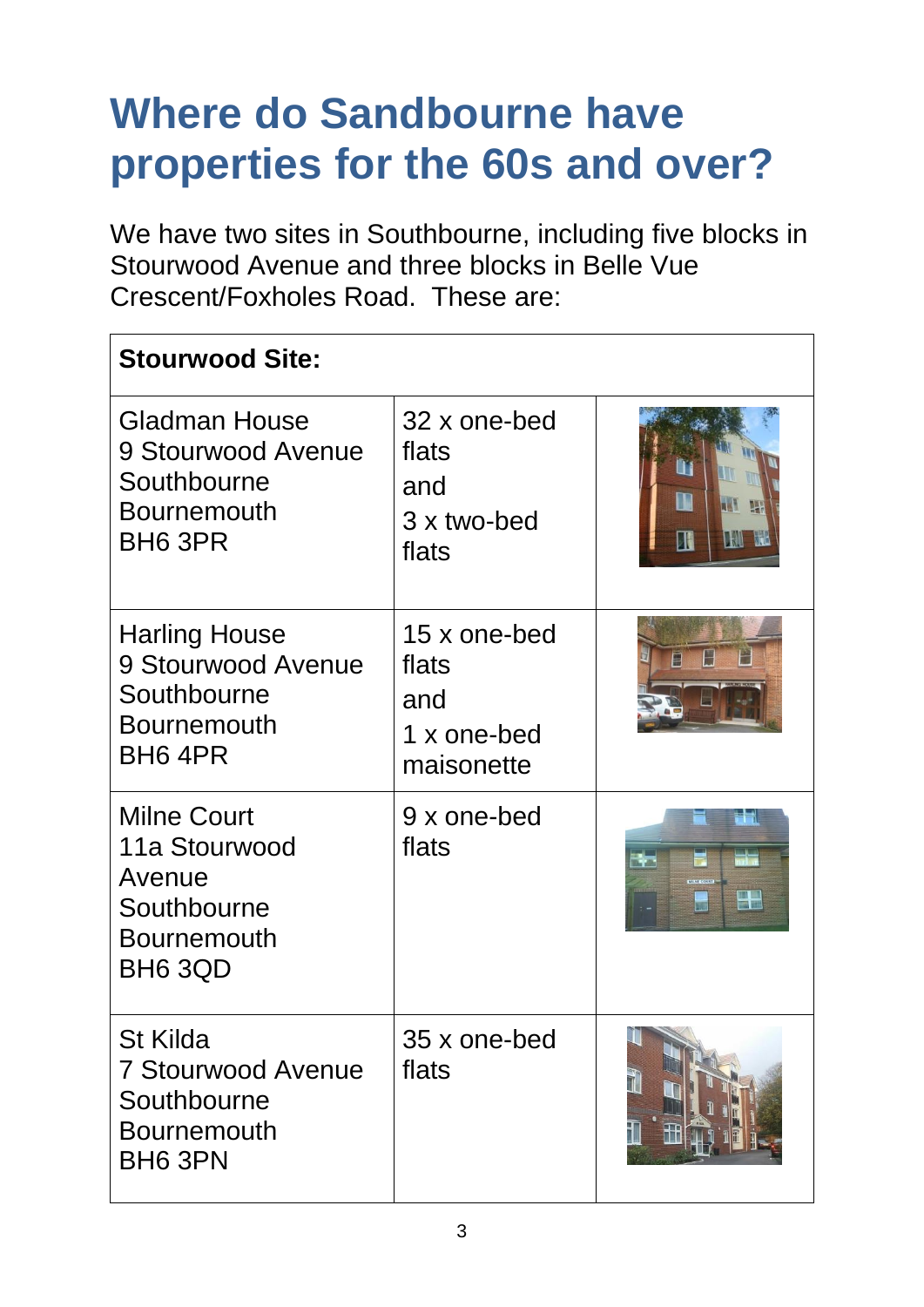| Woodlands<br>11 Stourwood Avenue<br>Southbourne<br><b>Bournemouth</b><br>BH6 3QD                        | 39 x one-bed<br>flats<br>and<br>2 x two-bed<br>flats |                      |  |  |
|---------------------------------------------------------------------------------------------------------|------------------------------------------------------|----------------------|--|--|
| <b>Belle Vue Site:</b>                                                                                  |                                                      |                      |  |  |
| <b>Harcourt Grange</b><br><b>3 Belle Vue Crescent</b><br>Southbourne<br><b>Bournemouth</b><br>BH6 3BW   | 14 x one-bed<br>flats                                | n                    |  |  |
| <b>Highfield</b><br>1 Belle Vue Crescent<br>Southbourne<br><b>Bournemouth</b><br>BH6 3BW                | 10 x one-bed<br>flats<br>and<br>2 x two-bed<br>flats | ■■<br><b>ERS MIN</b> |  |  |
| <b>Redlands Court</b><br><b>1b Foxholes Road</b><br>Southbourne<br><b>Bournemouth</b><br><b>BH6 3AS</b> | 15 x one-bed<br>flats                                |                      |  |  |

We also have one site in Winton. This is:

| <b>Ace Court</b><br>71 Wimborne Road<br>Winton<br><b>Bournemouth</b><br>BH <sub>3</sub> 7AN | $12 \times$ one-<br>person studio<br>flats |  |
|---------------------------------------------------------------------------------------------|--------------------------------------------|--|
|---------------------------------------------------------------------------------------------|--------------------------------------------|--|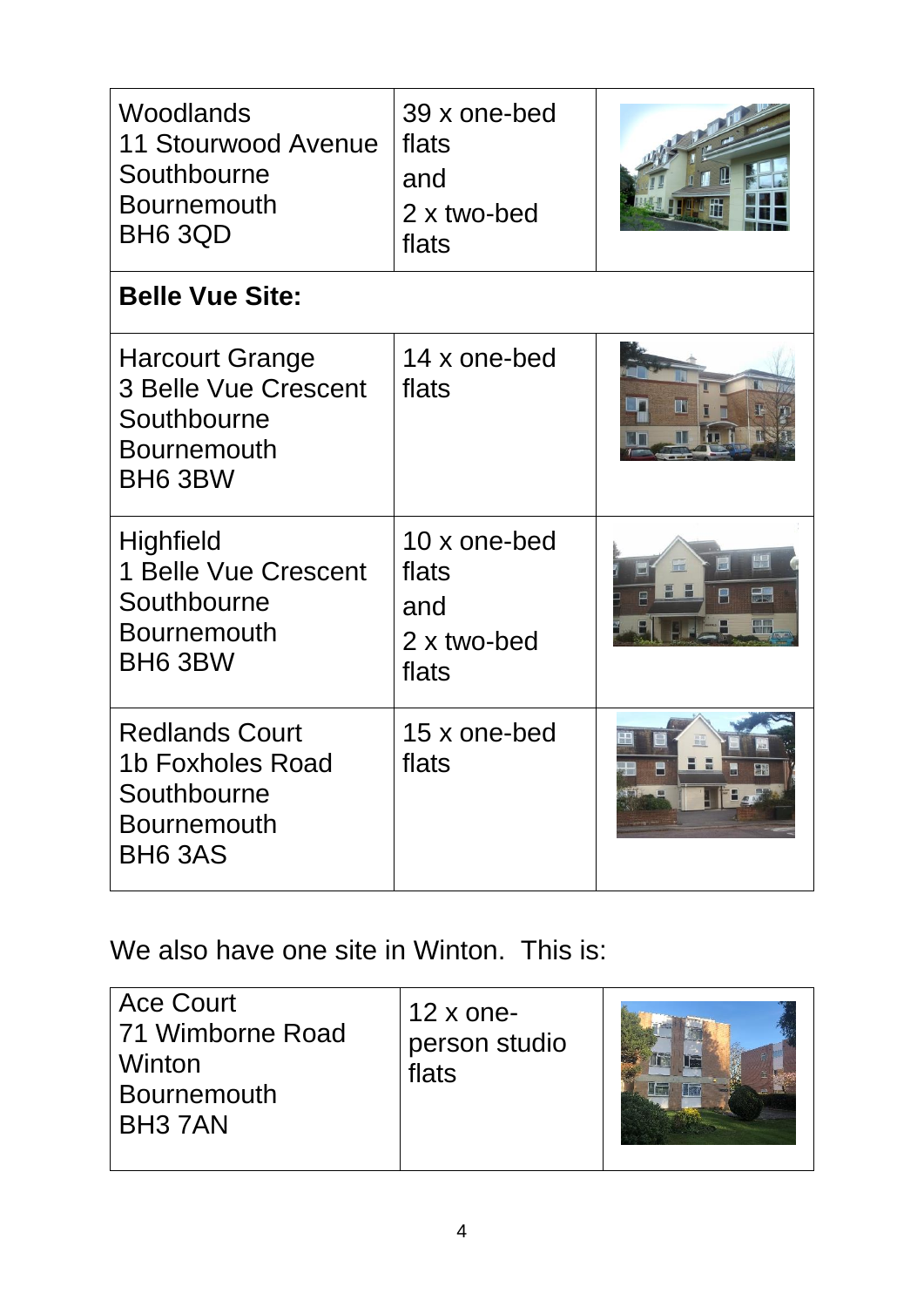## **What else is included?**

All flats are initially let as starter tenancies before becoming assured tenancies at government regulated target 'social' rents, giving long-term security to tenants. Rents include a service charge to cover such items as the door entry system, window cleaning and garden maintenance. Plus, in many cases, heating, lighting, hot water and electricity are included in the service charge costs.

All flats are let unfurnished. All tenants have access to the communal lounges and laundry equipment on those sites that have these.

Guest bedrooms are available to book at our Southbourne sites, for use by visiting family and friends etc, at a daily charge.

We are responsible for all external and communal area decorations and repairs.

Animals are sometimes permitted, subject to our prior written consent.

#### **What about staff?**

We have a housing team who offer tenancy related services for all our 60+ properties, but we expect people to be independent and make their own arrangements for domestic and personal care/support services, as necessary.

Most existing tenants have a call system providing emergency contact cover on all sites 24 hours a day, 7 days a week, 365 days a year. However, new tenants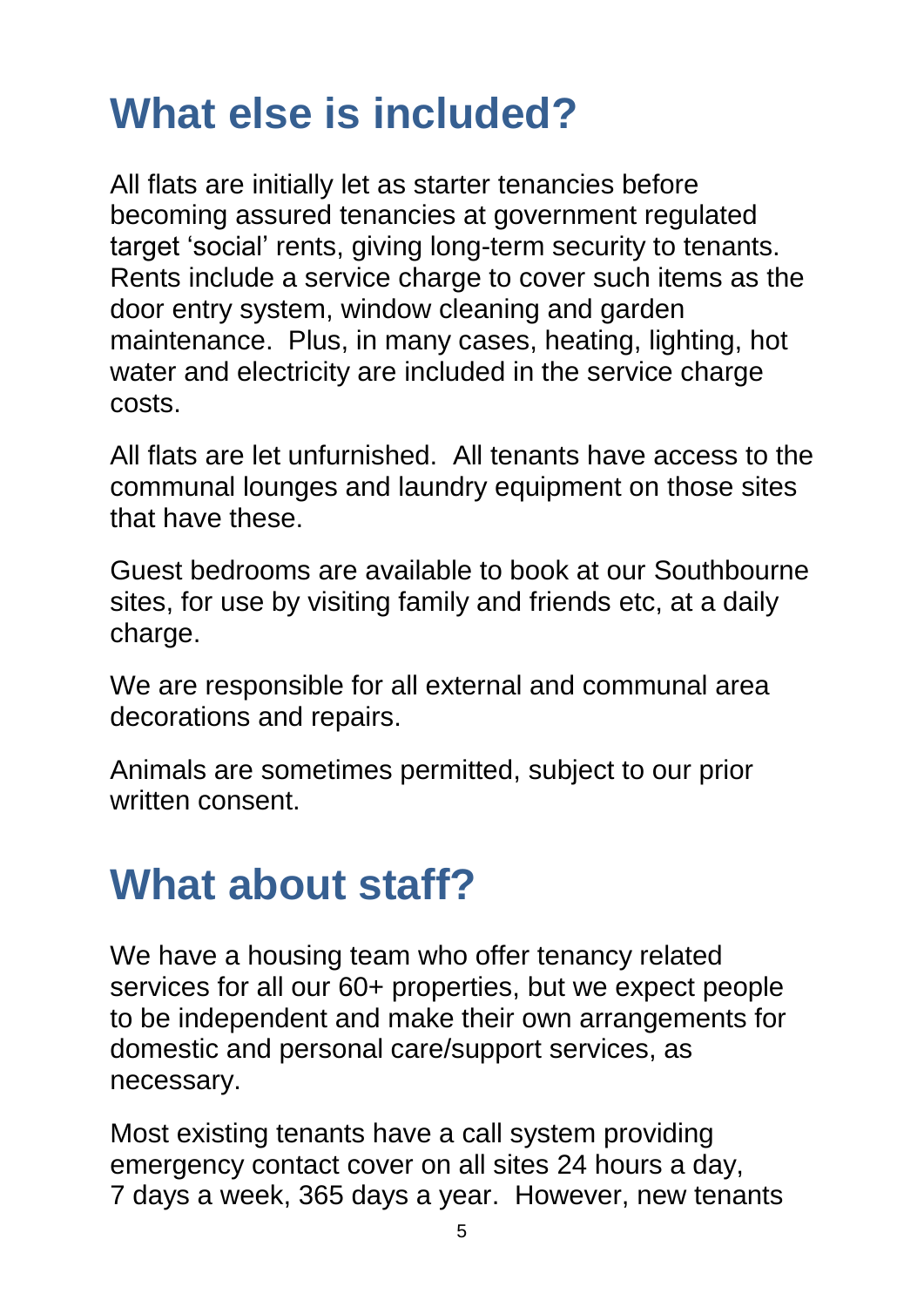can now organise this with a service provider of their choice.

# **So, what do I do if I'm interested in applying?**

Contact our registered office by phone, email, or in writing (details on back page) and we'll send you an application pack. Alternatively, you can download the information and an application form from our website:

[www.sandbournehousingassociation.org.uk.](http://www.sandbournehousingassociation.org.uk/)

Fill out the form and send it back to us. We will then write and tell you if we are able to accept you onto our waiting list, normally within 10 working days.

If and when a suitable vacancy arises, you will be contacted by one of our housing team who will make an appointment for you to view a vacant property.

We are sorry but it is not possible to view properties before applying.